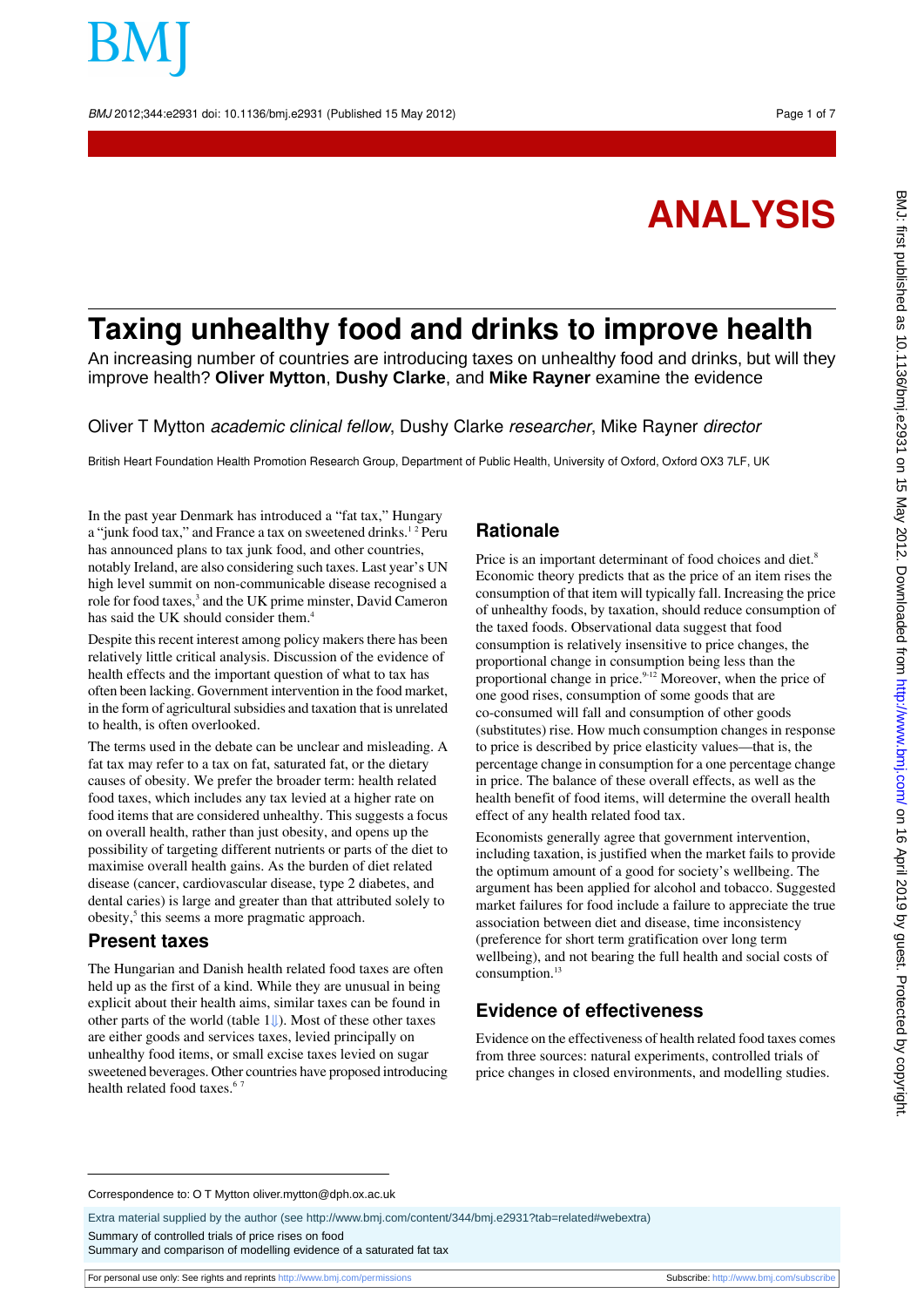#### **Natural experiments**

Natural experiments may provide the most convincing evidence of effect, but it can be difficult to tease apart the effects of other factors on any observed changes.<sup>14</sup> Only two studies have explicitly examined the health effects of actual food taxes. Both are from the US, where many states have introduced small taxes on sweetened drinks.15 16 While neither study found a significant association between taxes and the prevalence of obesity at a state level, the taxation level, at 1-8%, may have been too low to observe an effect on population health.<sup>17</sup> A study of soft drinks taxation in Ireland, in place during the 1980s, found an 11% decrease in consumption for each 10% increase in price but did not examine health effects.<sup>18</sup>

A systematic review of the association between food price and population weight found weak evidence of an inverse association. It concluded that small price changes (from taxes or subsidies) were not likely to produce significant changes in obesity prevalence but that larger changes might.<sup>19</sup> Effects were greater for the young, poor, and those most at risk of being overweight.

## **Controlled trials**

Randomised controlled trials are the preferred research design for studies of effectiveness, although they have limitations in assessing some public health interventions.<sup>14</sup> Several experiments have manipulated price in closed or simulated environments.<sup>20</sup> The results suggest that taxation of unhealthy food items is an effective means of reducing consumption of these foods (supplementary web table).<sup>20</sup> For example a  $35\%$  tax on sugar sweetened drinks (\$0.45 (£0.28;  $\epsilon$ 0.34) per drink) in a canteen led to a 26% decline in sales.<sup>21</sup> However, compensatory behaviour might occur away from the study environment—for example, the consumption of more drinks away from the canteen. It is also unclear how well simulated environments where artificial constraints, fixed budgets, and restricted choices are imposed on subjects predict actual life choices.<sup>20</sup>

## **Modelling studies**

Most published work on the dietary or health effects of health related food taxes has used modelling.<sup>22</sup> This reflects the limited use of these taxes. The modelling studies use economic data (price elasticity measures) to estimate how price changes will affect consumption and diet. Some of these studies extend changes in diet to estimate the effect on health, based on the relationship between diet and health.

Particular interest has focused on sugar sweetened drinks because of their strong association with obesity and diabetes.<sup>23</sup> US studies predict a daily reduction in energy consumption of 29-209 kJ per person for a 20% tax (table2[⇓\)](#page-5-0), the lower values coming from studies that considered only home consumption.<sup>24 25</sup>

Estimating the impact of these changes on weight and health requires an understanding of how any reduction in total energy consumed translates to weight loss. Newer techniques for modelling the effect of energy intake on weight show good agreement with empirical data. These techniques predict that a 20% tax on sugary drinks in the US would reduce the prevalence of obesity by 3.5%.17 29 This rate is much higher than any of the taxes currently imposed by individual states.

The effect of a similar tax in the UK would be less than in the US, equivalent to around 12-29 kJ per person per day, $^{27}$ reflecting the lower consumption of sugar sweetened drinks. However, mean changes in the population will hide larger

reductions in regular consumers, who are at greater risk of developing obesity and diabetes.

Studies that have examined taxes on other foods present a more complicated picture (table3[⇓\)](#page-6-0). This reflects differences in taxation scenarios, datasets used, and health outcomes assessed. The studies suggest that the changes in food purchasing are small relative to the taxes introduced, both because food consumption is relatively inelastic and because of cross-price elasticity effects, whereby untaxed or cheaper foods are substituted for taxed foods, reducing the effect on nutrient intake. However, small changes in diet can lead to meaningful changes in important risk factors across the whole population, resulting in substantial health benefits.<sup>30</sup> The 1-3% reduction in incidence of ischaemic heart disease predicted by several studies modelling the effect of extending value added tax (at 17.5%) to unhealthy foods in the UK, $^{31-34}$  equates to 900-2700 fewer deaths a year. Some of these studies have also flagged important considerations for policy makers—taxing one nutrient (such as saturated fat) may have negative effects on consumption of other nutrients (such as salt or fibre). $31 \frac{32}{35}$  The overall impact on health depends on the balance of these changes and could be negative.31 32 Nutrient based taxes also seem to be more effective than food based taxes.

Despite recent advances, modelling the effects of diet on health is relatively new.<sup>36</sup> Its accuracy is limited by the quality of dietary, health, and economic data. There are concerns about how well the economic data, based on small weekly fluctuations in price, will predict the consumption changes that would result from sustained price changes due to taxation.<sup>22</sup> Other compensatory behaviour that might increase energy intake or reduce energy expenditure are not well captured in most models. Assumptions have to be made about how food purchases map to food consumption. Understanding the overall effect on health is complicated and depends on mapping the effect of multiple nutrient changes, including energy intake, to multiple health outcomes. However, modelling does highlight some of the key considerations surrounding these taxes.

# **Impact on the poor**

Health related food taxes are regressive—that is, poor people pay a greater proportion of their income in tax than do the rich.<sup>40</sup> However the health gains may be progressive,  $35 41$  and, as is found with many population-wide health interventions, health inequalities may consequently narrow.<sup>42</sup> Progressive health gains are expected because poor people consume less healthy food and have a higher incidence of most diet related diseases, notably cardiovascular disease.<sup>43</sup> Consequently the absolute reduction in disease incidence would be greater among poorer groups, assuming similar dietary changes. Moreover there is some evidence that those who are poorer are more sensitive to price changes and so would experience greater dietary improvements.<sup>1935</sup>

# **Acceptability and feasibility**

Views on the acceptability of health related food taxes vary widely.<sup>44 45</sup> Opinion polls from the US put support for sugared beverage taxes at 37% to 72%, support being greater when the health benefits of the tax are emphasised.<sup>14</sup> These polls pre-date the era in which rising food prices and falling real incomes have raised concerns about food poverty.<sup>46</sup> None of this work has addressed the question of an acceptable level of taxation. Initially, cigarette taxes were low and gradually increased as public opinion changed.<sup>19</sup>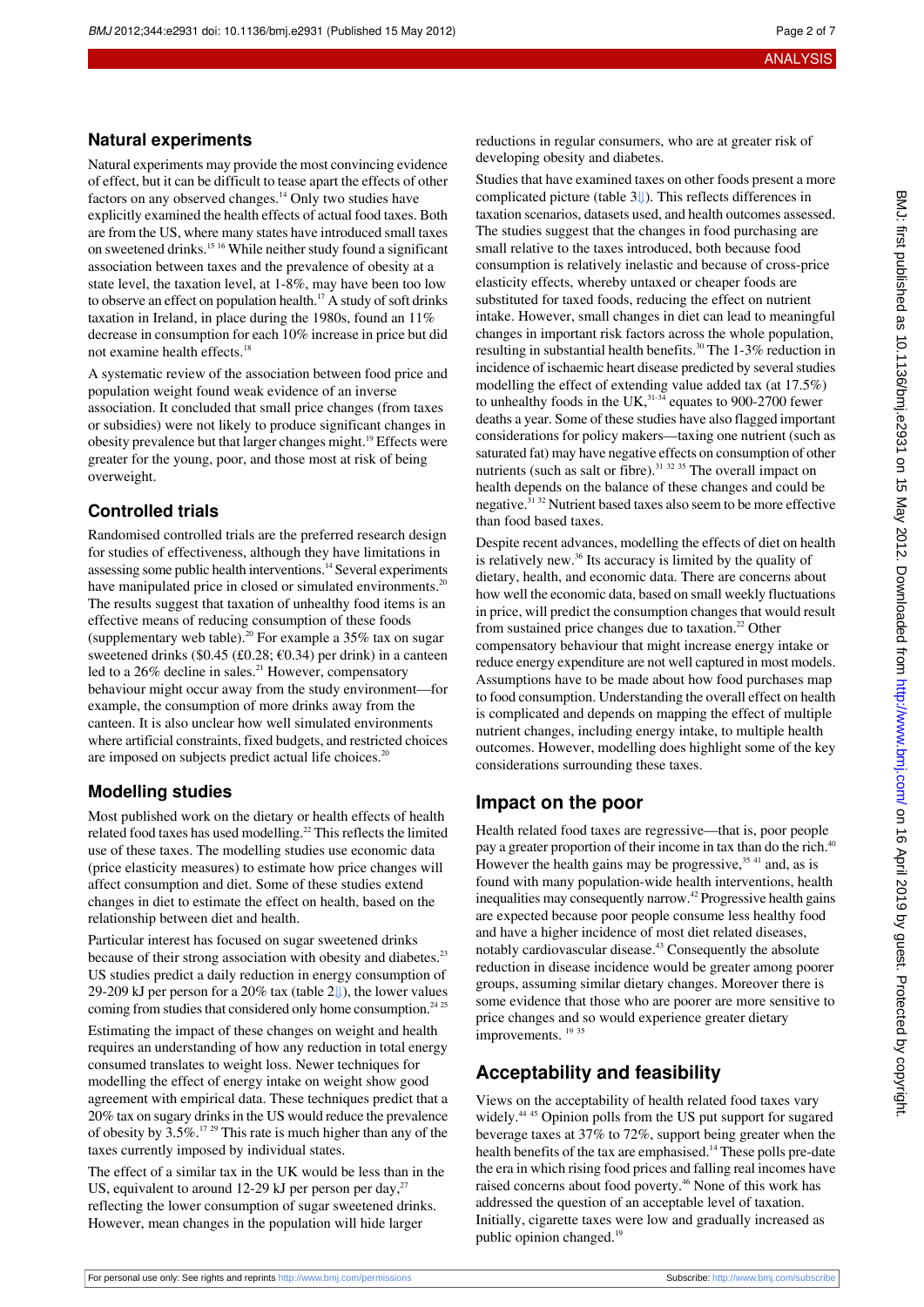The food industry argues that the taxes would be ineffective, unfair, and would damage the industry leading to job losses.<sup>47</sup> <sup>48</sup> Similar arguments were used by the tobacco industry against tobacco taxes.<sup>49</sup>

From a legislative point of view, it is still unclear how such taxes are best introduced and enforced. Should the tax be levied on the raw ingredients or on the final product? Should all sweetened drinks be taxed, as in France, or just sugar sweetened? How much sugar needs to be added before the drink is taxed?

# **Other approaches**

While we have focused on the ability of taxes to change individual behaviour to improve health, others have advocated that the taxes be used to raise funds to treat diet related diseases, subsidise healthy foods, or to stimulate industry reformulation of food (such as removal of salt, sugar, or saturated fats from foods). Subsidies on healthy foods may alleviate the regressive nature of food taxes<sup>32</sup> as well as maximise the health gains.<sup>22</sup> Redesign of fishing and agricultural subsidies, to promote the health of consumers and environmental sustainability, has also been advocated. Such redesign will be challenging and could happen in parallel with the introduction of health related food taxes.

# **Conclusion**

Health related food taxes could improve health. Existing evidence suggests that taxes are likely to shift consumption in the desired direction, although policy makers need to be wary of changes in other important nutrients. However, the tax would need to be at least 20% to have a significant effect on population health.

We thank Kelechi Nnoaham, Pete Scarborough and the **BMJ** reviewers for their critical review of the manuscript, and Roberta Friedman for advice on compilation of table 1.

Contributors and sources: MR has advised on nutrition policy at national, European, and international level, particularly around nutrient profiling, marketing of unhealthy foods and health related food taxes. OTM is a previous clinical adviser to the chief medical officer for England. He has modelled the effects of different health-related food taxes in the UK. This article arose from discussions between the three authors and from work that DC undertook for the National Heart Forum. OTM researched and wrote the article. DC undertook much of the preparatory work and produced the first draft. MR oversaw the work and critiqued the manuscript.

Competing interests: All authors have completed the ICJME unified disclosure form at [www.icmje.org/coi\\_disclosure.pdf](http://www.icmje.org/coi_disclosure.pdf) (available on request from the corresponding author) and declare that DC was funded by the National Heart Forum to undertake a review of literature on health related food taxes. They have no financial relationships with any organisations that might have had an interest in the submitted work in the previous three years and no other relationships or activities that could appear to have influenced the submitted work.

Provenance and peer review: Not commissioned; externally peer reviewed.

- 1 Villanueva T. European Nations launch tax attack on unhealthy foods. CMAJ 2011;183:E1229-30.
- 2 Holt E. Hungary to introduce broad range of fat taxes. Lancet 2011;378:75.
- 3 United Nations. Prevention and control of non-communicable diseases. A/66/83. United Nations, 2011.
- 4 Buck D. Obesity and public health—a taxing issue. 29 November 2011. [http://blogs.bmj.](http://blogs.bmj.com/bmj/2011/11/29/david-buck-obesity-and-public-health-%E2%80%93-a-taxing-issue) [com/bmj/2011/11/29/david-buck-obesity-and-public-health-%E2%80%93-a-taxing-issue](http://blogs.bmj.com/bmj/2011/11/29/david-buck-obesity-and-public-health-%E2%80%93-a-taxing-issue).
- 5 Scarborough P, Bhatnagar P, Wickramasinghe KK, Allender S, Foster C, Rayner M. The economic burden of ill health due to diet, physical inactivity, smoking, alcohol and obesity in the UK: an update to 2006-07 NHS costs. J Public Health 2011:33:527-35.
- 6 Holt E. Romania mulls over fast food tax. Lancet 2010;375:1070.
- Adamy J. Soda tax weighed to pay for healthcare reform. Wall Street Journal 2009 May 12.<http://online.wsj.com/article/SB124208505896608647.html>.
- 8 World Health Organization. Global strategy on diet, physical activity and health. WHO, 2004.
- Tiffin R, Arnoult M. The demand for a healthy diet: estimating the almost ideal demand system with infrequency of purchase. Eur Rev Agricultural Econ 2010;37:501-21.
- 10 Kuchler F, Tegene A, Harris JM. Taxing snack foods: manipulating diet quality or financing information programs? Rev Agricultural Econ 2005;27:4-20.
- 11 Chouinard H, Davis D, LaFrance J, Perloff J. Fat taxes: big money for small change. Forum Health Econ Policy 2007;10:1-28.
- 12 Andreyeva T, Long MW, Brownell KD. The impact of food prices on consumption: a systematic review of research on the price elasticity of demand for food. Am J Public Health 2010;100:216-22.
- 13 Brownell KD, Farley T, Willett WC, Popkin BM, Chalopuka FJ, Thompson JW, et al. The public health and economic benefits of taxing sugar-sweetened beverages. N Engl J Med 2009;361:1599-605.
- 14 Medical Research Council. Using natural experiments to evaluate population health
- interventions: guidance for producers and users of evidence. MRC, 2011. 15 Kim D, Kawachi I. Food taxation and pricing strategies to "thin out" the obesity epidemic. Am J Prev Med 2006;30:430-7.
- 16 Powell LM, Chriqui J, Chaloupka FJ. Associations between state-level soda taxes and adolescent body mass index. J Adolesc Health 2009;45:S57-63.
- 17 Lin BH, Smith TA, Lee JY, Hall KD. Measuring weight outcomes for obesity intervention strategies: the case of a sugar-sweetened beverage tax. Econ Hum Biol 2011;9:329-41. 18 Bahl R, Bird R, Walker MB. The uneasy case against discriminatory excise taxation: soft
- drink taxes in Ireland. Public Finance Rev 2003;31:510.
- 19 Powell LM, Chaloupka FJ. Food prices and obesity: evidence and policy implications of taxes and subsidies. Millbank Q 2009;87:229-57.
- 20 Epstein LH, Jankowiak N, Nederkoorn C, Raynor HA, French SA, Finkelstein E. Experimental research on the relation between food price changes and food-purchasing patterns: a targeted review. Am J Clin Nutr 2012;95:789-809.
- 21 Block JP, Chandra A, McManus KD, Willett WC. Point-of-purchase price and education intervention to reduce consumption of sugary soft drinks. Am J Public Health 2010;100:1427-33.
- 22 Thow AM, Jan S, Leeder S, Swinburn B. The effect of fiscal policy on diet, obesity and chronic disease: a systematic review. Bull World Health Organ 2010;88:609-14.
- 23 Malik VS, Schulze MB, Hu FB. Intake of sugar-sweetened beverages and weight gain: a systematic review. Am J Clin Nutr 2006;84:274-88.
- 24 Finkelstein EA, Zhen C, Nonnemaker J, Todd JE. Impact of targeted beverage taxes on higher- and lower-income households. Arch Intern Med 2010;170:2028-34.
- 25 Dharmasena S, Capps O. Intended and unintended consequences of a proposed national tax on sugar-sweetened beverages to combat the US obesity problem. Health Econ 2011;21:669-94.
- 26 Andreyeva T, Chaloupka FJ, Brownell KD. Estimating the potential of taxes on sugar-sweetened beverages to reduce consumption and generate revenue. Prev Med 2011;52:413-6.
- 27 Ng SW, Mhurchu CN, Jebb SA, Popkin BM. Patterns and trends of beverage consu among children and adults in Great Britain, 1986-2009. Br J Nutr 2011;20:1-16.
- 28 Schroeter C, Lusk J, Tyner W. Determining the impact of food price and income changes on body weight. J Health Economics 2008;27:45-68.
- 29 Hall KD, Sacks G, Chandramohan D, Chow CC, Wany YC, Gormaker LG, et al. Quantification of the effect of energy imbalance on bodyweight. Lancet 2011;378:826-37.
- 30 Rose G. The strategy of preventive medicine. Oxford University Press, 1992.
- Mytton O, Gray A, Rayner M, Rutter H. Could targeted food taxes improve health? J Epidemiol Community Health 2007;61:689-94.
- 32 Nnoaham K, Sacks G, Rayner M, Mytton O, Gray A. Modelling income group differences in the health and economic impacts of targeted food taxes and subsidies. Int J Epidemiol 2009:38;1324-33.
- 33 Marshall T. Exploring a fiscal food policy: the case of diet and ischaemic heart disease. BMJ 2000;320:301-4.
- Tiffin R, Arnoult M. The public health impacts of a fat tax. Eur J Clin Nutr 2011;65:427-33. 35 Smed S, Jensen JD, Denver S. Socio-economic characteristics and the effect of taxation
- as a health policy instrument. Food Policy 2007;32:624-39. Scarborough P, Morgan RD, Webster P, Rayner M. Differences in coronary heart disease, stroke and cancer mortality rates between England, Wales, Scotland and Northern Ireland:
- the role of diet and nutrition. BMJ Open 2011;1:e000263. 37 Kuchler F, Tegene A, Harris JM. Taxing snack foods: what to expect for diet and tax revenues. Curr Iss Econ Food Markets 2004;707:1-11.
- 38 Jensen JD, Smed S. Cost-effective design of economic instruments in nutrition policy. Int J Behav Nutr Phys Act 2007;4:4-10.
- 39 Sacks G, Veerman JL, Moodie M, Swinburn B. Traffic-light nutrition labelling and junk-food tax: a modelled comparison of cost-effectiveness for obesity prevention. Int J Obes (Lond) 2011;35:1001-9.
- 40 Crawford I, Leicester A, Windmeijer F. The "fat tax." Institute of Fiscal Studies, 2004. Brownell KD, Frieden TR. Ounces of prevention-the public policy case for taxes on
- sugared beverages. N Engl J Med 2009;360:1805-8.
- 42 Capewell S, Graham H. Will cardiovascular disease prevention widen health inequalities? PLoS Med 2010:7:e1000320.
- 43 Scarborough P, Bhatanagar P, Wickramasinghe K, Smolina K, Mitchell C, Scarborough P. Coronary heart disease statistics: 2010 edition. British Heart Foundation, 2010.
- 44 Clark R. Why a fat tax is the best way to save the NHS billions. Daily Mail 2011 Oct 5. [www.dailymail.co.uk/debate/article-2044855/Why-fat-tax-best-way-save-NHS-billions.](http://www.dailymail.co.uk/debate/article-2044855/Why-fat-tax-best-way-save-NHS-billions.html) [html](http://www.dailymail.co.uk/debate/article-2044855/Why-fat-tax-best-way-save-NHS-billions.html).
- 45 Street-Porter J. The jaffa cake doughnuts that prove a fat tax will never work. Daily Mail 2011 Oct 10. [www.dailymail.co.uk/femail/article-2047233/Obesity-UK-The-Jaffa-Cake](http://www.dailymail.co.uk/femail/article-2047233/Obesity-UK-The-Jaffa-Cake-doughnuts-prove-fat-tax-work.html)[doughnuts-prove-fat-tax-work.html](http://www.dailymail.co.uk/femail/article-2047233/Obesity-UK-The-Jaffa-Cake-doughnuts-prove-fat-tax-work.html).
- 46 Lock K, Stuckler D, Charlesworth K, McKee M. Potential causes and health effects of rising global food prices. BMJ 2009;339:b2403.
- 47 Colombini D. Fat tax could "cripple" UK manufacturers. Food Manufacture 2011 Nov 25. [www.foodmanufacture.co.uk/Business-News/Fat-tax-could-cripple-UK-manufacturers](http://www.foodmanufacture.co.uk/Business-News/Fat-tax-could-cripple-UK-manufacturers).
- 48 Food Drink Europe. Additional discriminatory food taxes hit poorest consumers most in current tough economic climate. Food Drink Europe 2011 Nov 30, [www.fooddrinkeurope.](http://www.fooddrinkeurope.eu/news/statement/additional-discriminatory-food-taxes-hit-poorest-consumers-most-in-current) [eu/news/statement/additional-discriminatory-food-taxes-hit-poorest-consumers-most-in](http://www.fooddrinkeurope.eu/news/statement/additional-discriminatory-food-taxes-hit-poorest-consumers-most-in-current)[current](http://www.fooddrinkeurope.eu/news/statement/additional-discriminatory-food-taxes-hit-poorest-consumers-most-in-current).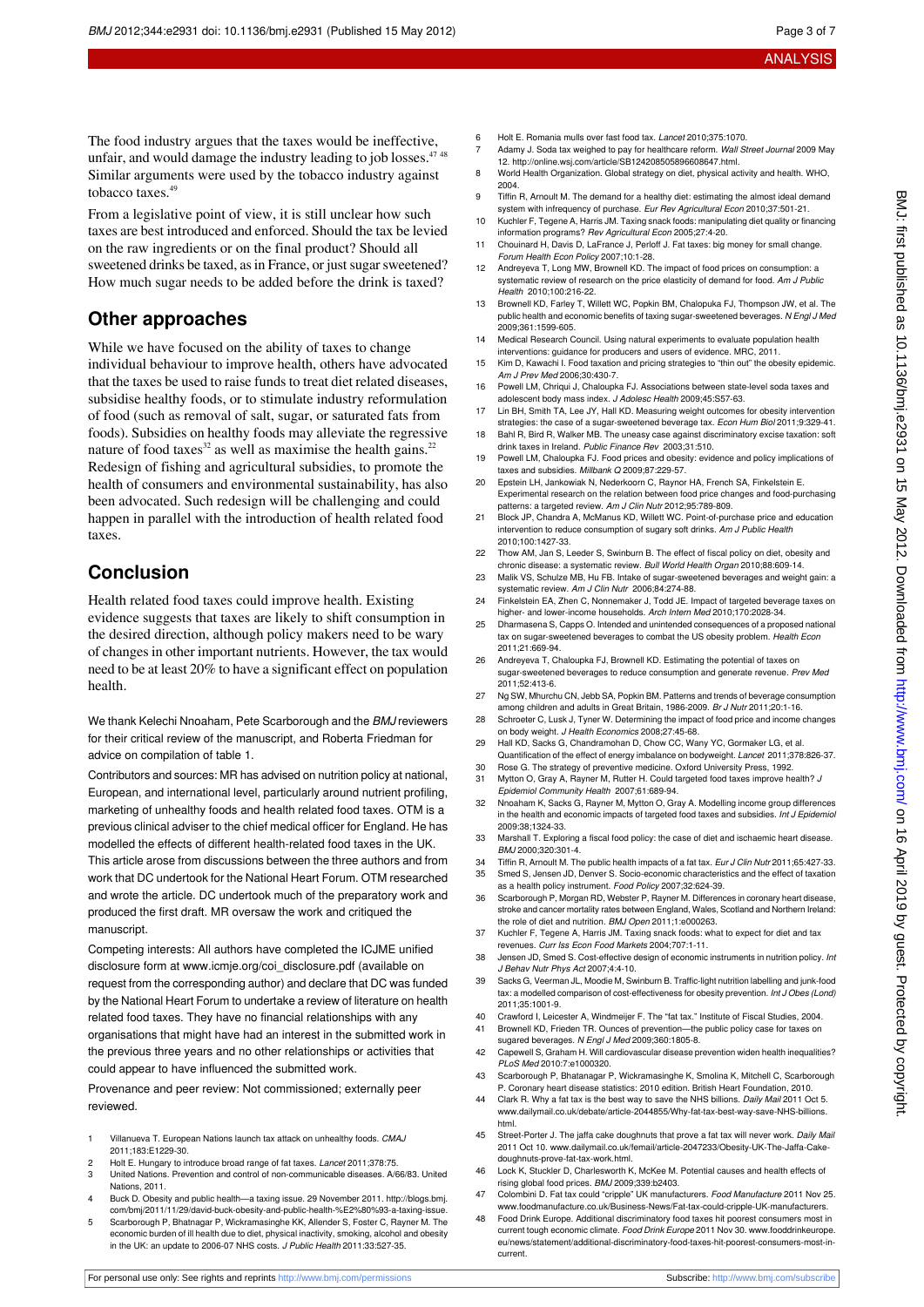#### **Key to a successful health related food tax**

- **•** Taxing a wide range of unhealthy foods or nutrients is likely to result in greater health benefits than would accrue from narrow taxes; although the strongest evidence base is for a tax on sugar sweetened beverages
- **•** Taxation needs to be at least 20% to have a significant effect on obesity and cardiovascular disease
- **•** Taxes on unhealthy foods should ideally be combined with subsidies on healthy foods such as fruit and vegetables
- 49 Gilmore A, Savell E, Collin J. Public health, corporations and the new responsibility deal: promoting partnerships with vectors of disease? J Public Health 2011;33:2-4.

Cite this as: BMJ 2012;344:e2931

**Accepted:** 2 April 2012

© BMJ Publishing Group Ltd 2012

BMJ: first published as 10.1136/bmj.e2931 on 15 May 2012. Downloaded from http://www.bmj.com/ on 16 April 2019 by guest. Protected by copyright BMJ: first published as 10.1136/bmj.e2931 on 15 May 2012. Downloaded from <http://www.bmj.com/> on 16 April 2019 by guest. Protected by copyright.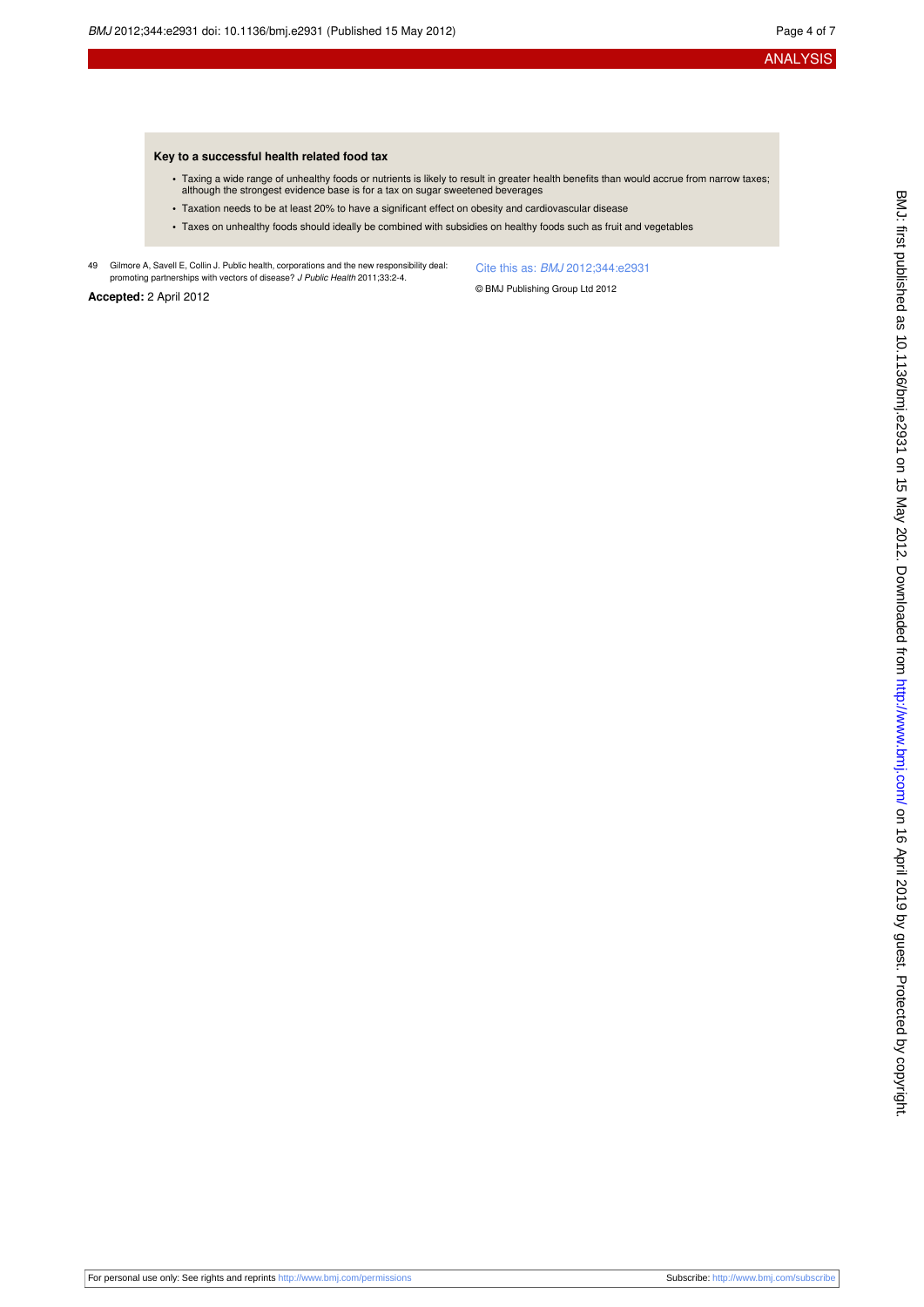# **Tables**

<span id="page-4-0"></span>

|  |  |  |  | Table 1  Examples of health related food taxes |
|--|--|--|--|------------------------------------------------|
|--|--|--|--|------------------------------------------------|

| Country               | Date introduced | <b>Foods taxed</b>                                                                                                                            | <b>Tax rate</b>                                                 |
|-----------------------|-----------------|-----------------------------------------------------------------------------------------------------------------------------------------------|-----------------------------------------------------------------|
| US                    | Various         | Sugar sweetened drinks (in 23 states)                                                                                                         | 1-8%                                                            |
| Norway                | 1981            | Sugar, chocolate, and sugary drinks                                                                                                           | Variable                                                        |
| Samoa                 | 1984            | Soft drinks                                                                                                                                   | 0.40 tala/L (£0.11; €0.14 \$0.18)                               |
| Australia             | 2000            | Soft drinks, confectionary, biscuits, and bakery products                                                                                     | 10%                                                             |
| French Polynesia 2002 |                 | Sweetened drinks, confectionary, and ice cream                                                                                                | 60 franc/L $(£0.41; €0.55; $0.66)$ for imported drinks          |
| Fiji                  | 2006            | Soft drinks                                                                                                                                   | 5% on imported drinks                                           |
| Nauru                 | 2007            | Sugar, confectionary, carbonated drinks, cordial, and flavoured milks 30% import levy                                                         |                                                                 |
| Finland               | 2011            | Soft drinks and confectionary                                                                                                                 | Soft drinks €0.075/L (£0.06; \$0.10); confectionary<br>€0.75/kg |
| Hungary               | 2011            | Foods high in sugar, fat, or salt and sugary drinks                                                                                           | 10 forint (£0.03; €0.04; \$0.05) per item                       |
| Denmark               | 2011            | Products with more than 2.3% of saturated fat: meat, dairy products, Kr16/kg (£1.76; €2.15; \$2.84) of saturated fat<br>animal fats, and oils |                                                                 |
| France                | 2012            | Drinks containing added sugar or sweetener                                                                                                    | €072/L                                                          |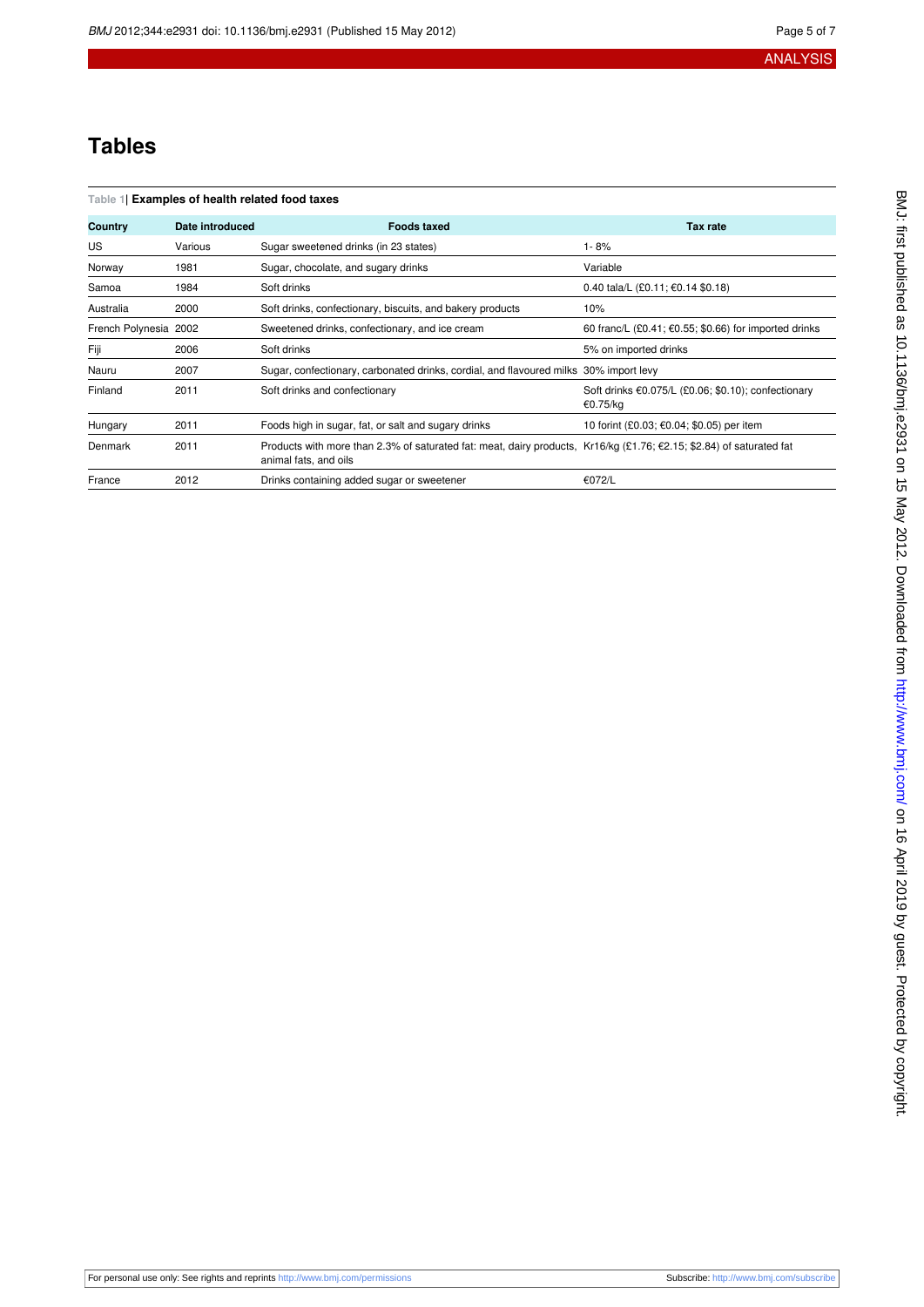#### <span id="page-5-0"></span>**Table 2| Summary of work modelling effects of taxes on sugar sweetened beverage**

| <b>Study</b>                 | <b>Setting</b> | <b>Proposed tax</b>                               | Outcome          | Change (per person)                                                                            | <b>Comments</b>                                                                                    |
|------------------------------|----------------|---------------------------------------------------|------------------|------------------------------------------------------------------------------------------------|----------------------------------------------------------------------------------------------------|
| $Nq^{27}$                    | UK             | 10 or 20% tax                                     | Volume purchased | mL a week                                                                                      | Consumption reduced by 53 and 104 Found limited substitution with "diet"<br>or other drinks        |
| Lin <sup>17</sup>            | US             | 20% sales tax                                     | Energy intake    | Reduction of 142-196 kJ among<br>adults and 167-213 kJ among<br>children per day               | Consumption both at and away from<br>home included                                                 |
| Andreyeva <sup>26</sup>      | US             | 1 cent/ounce tax (~20% Energy intake<br>increase) |                  | Reduction of 188-209 kJ per day                                                                | Assumed no substitution with other<br>drinks                                                       |
| Dharmasena <sup>25</sup>     | US             | 20% tax                                           | Energy intake    | Reduction of 63 kJ per day                                                                     | Only considered consumption at home                                                                |
| $Fin$ kelstein <sup>24</sup> | US             | 20 or 40% tax                                     | Energy intake    | Reductions of 29 and 52 kJ per day                                                             | Only considered consumption at<br>home; poorest and richest reduced<br>their consumption the least |
| Schroeter <sup>28</sup>      | US             | $10\%$ tax                                        | Weight           | Loss of 0.086 kg for an average man<br>and 0.091 kg for an average woman $kcal = 1$ pound rule | Weight changes based on the 3500                                                                   |

Based on peer review articles from the Thow et al systematic review<sup>22</sup> updated and combined with the Yale Rudd Centre study synopses (www.yaleruddcenter.org/resources/upload/docs/what/policy/SSBtaxes/SSBStudies\_Taxes.pdf).